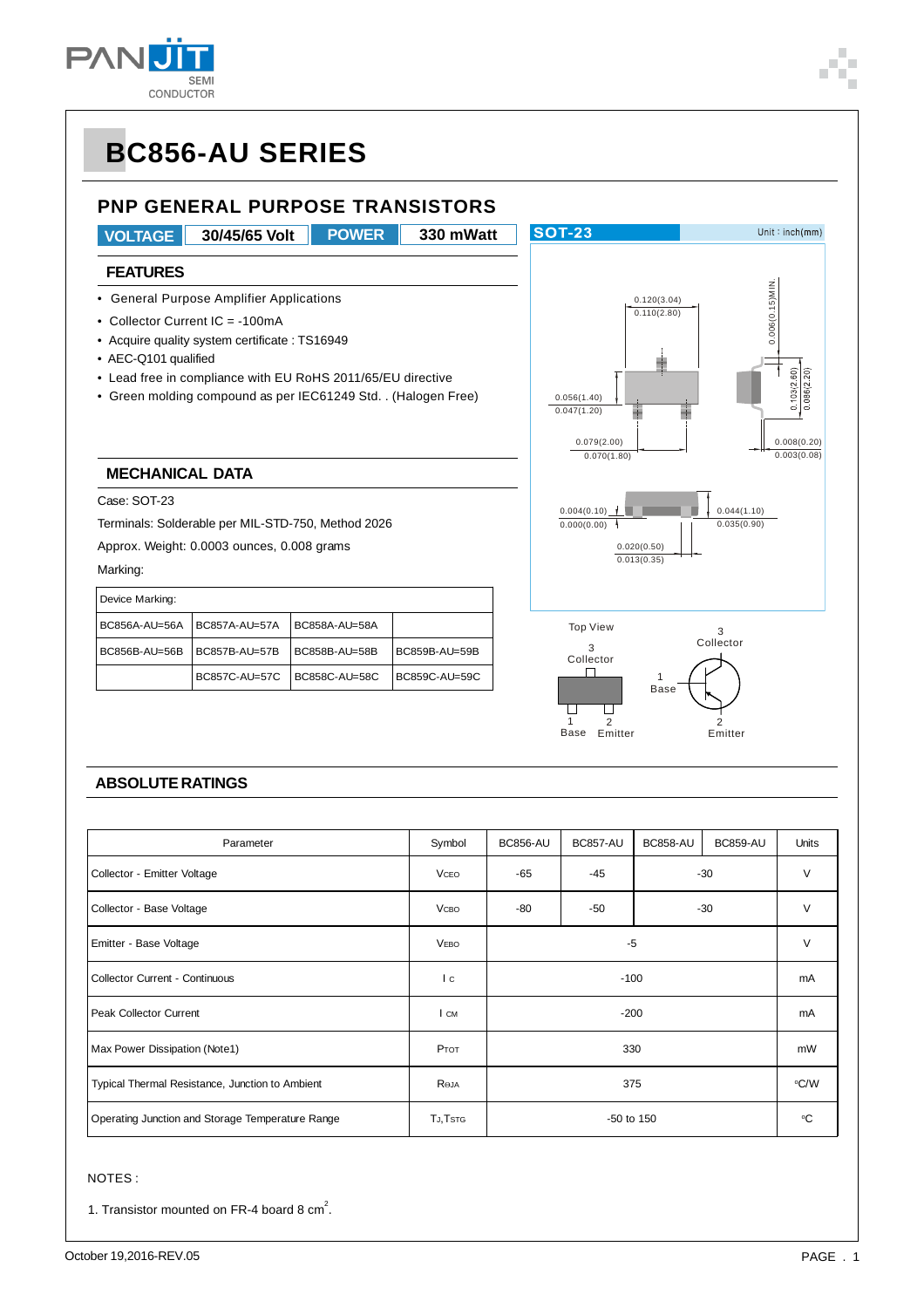

#### **ELECTRICAL CHARACTERISTICS**

| Parameter                                                 |                                                                                                                  | Symbol         | <b>Test Condition</b>                                                  | MIN.                    | TYP.                           | MAX.               | Units    |
|-----------------------------------------------------------|------------------------------------------------------------------------------------------------------------------|----------------|------------------------------------------------------------------------|-------------------------|--------------------------------|--------------------|----------|
| Collector - Emitter Breakdown Voltage BC857A-AU,B-AU,C-AU | BC856A-AU.B-AU<br>BC858A-AU, B-AU, C-AU, BC859B-AU, C-AU                                                         | $V(BR)$ CEO    | $-65$<br>$1c = -10mA$ , $1B = 0$<br>$-45$<br>$-30$                     |                         | ÷.                             |                    | $\vee$   |
| Collector - Base Breakdown Voltage                        | BC856A-AU, B-AU<br>BC857A-AU, B-AU, C-AU<br>BC858A-AU, B-AU, C-AU, BC859B-AU, C-AU                               | $V(BR)$ CBO    | $lc= -10\mu A$ , $le=0$                                                | $-80$<br>$-50$<br>$-30$ | ä,                             |                    | $\vee$   |
| Emitter - Base Breakdown Voltage                          |                                                                                                                  | V(BR)EBO       | $I = -1 \mu A$ , $I = 0$                                               | $-5$                    | ÷                              |                    | V        |
| Emitter-Base Cutoff Current                               |                                                                                                                  | IFBO           | $VEB = -5V$                                                            |                         | ÷.                             | $-100$             | nA       |
| Collector-Base Cutoff Current                             |                                                                                                                  | Ісво           | $VCB = -30V$ , $IE = 0$<br>$VCB = -30V$ , $I = 0$ , $T = 150^{\circ}C$ |                         |                                | $-15$<br>$-4$      | nA<br>μA |
| DC Current Gain                                           | BC856A-AU, BC857A-AU, BC858A-AU<br>BC856B-AU, BC857B-AU, BC858B-AU, BC859B-AU<br>BC857C-AU, BC858C-AU, BC859C-AU | $h_{FF}$       | $lc = -10\mu A$ , $Vce = -5V$                                          | $\blacksquare$          | 90<br>150<br>270               |                    |          |
| DC Current Gain                                           | BC856A-AU.BC857A-AU.BC858A-AU<br>BC856B-AU, BC857B-AU, BC858B-AU, BC859B-AU<br>BC857C-AU, BC858C-AU, BC859C-AU   | $h_{\rm eff}$  | $lc = -2mA$ , $Vce = -5V$                                              | 110<br>220<br>420       | 180<br>290<br>520              | 220<br>475<br>800  |          |
| Collector - Emitter Saturation Voltage                    |                                                                                                                  | VCE(SAT)       | $lc = -10mA$ , $ls = -0.5mA$<br>$lc = -100mA$ . $ls = -5mA$            |                         | ÷.                             | $-0.3$<br>$-0.65$  | V        |
| Base - Emitter Saturation Voltage                         |                                                                                                                  | VBE(SAT)       | $lc = -10mA$ , $ls = -0.5mA$<br>$lc = -100mA$ , $ls = -5mA$            |                         | $-0.7$<br>$-0.9$               |                    | V        |
| Base - Emitter On Voltage                                 |                                                                                                                  | VBE(ON)        | $lc = -2mA$ , $Vce = -5V$<br>$lc = -10mA$ , $Vce = -5V$                | $-0.6$                  | $\blacksquare$<br>$\mathbf{r}$ | $-0.75$<br>$-0.82$ | V        |
| Collector - Base Capacitance                              |                                                                                                                  | CCB            | $VCB = -10V$ , $I = 0$ , $f = 1MHz$                                    |                         | ÷.                             | 4.5                | pF       |
| Current-Gain-Bandwidth Product                            |                                                                                                                  | F <sub>T</sub> | $lc = -10mA$ , $Vce = -5V$ , $f = 100MHz$                              |                         | 200                            |                    | MHz      |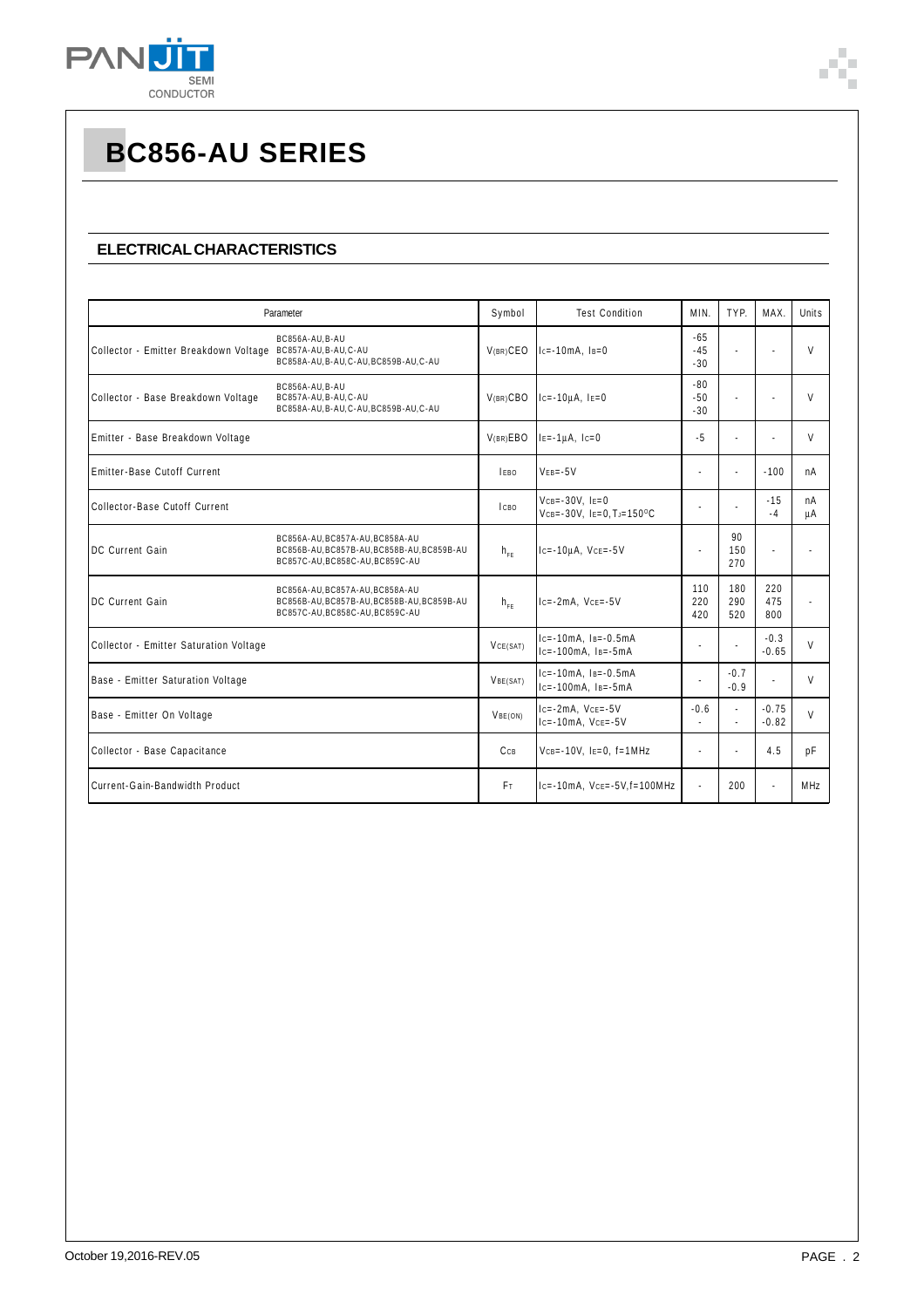

### ELECTRICAL CHARACTERISTICS CURVES







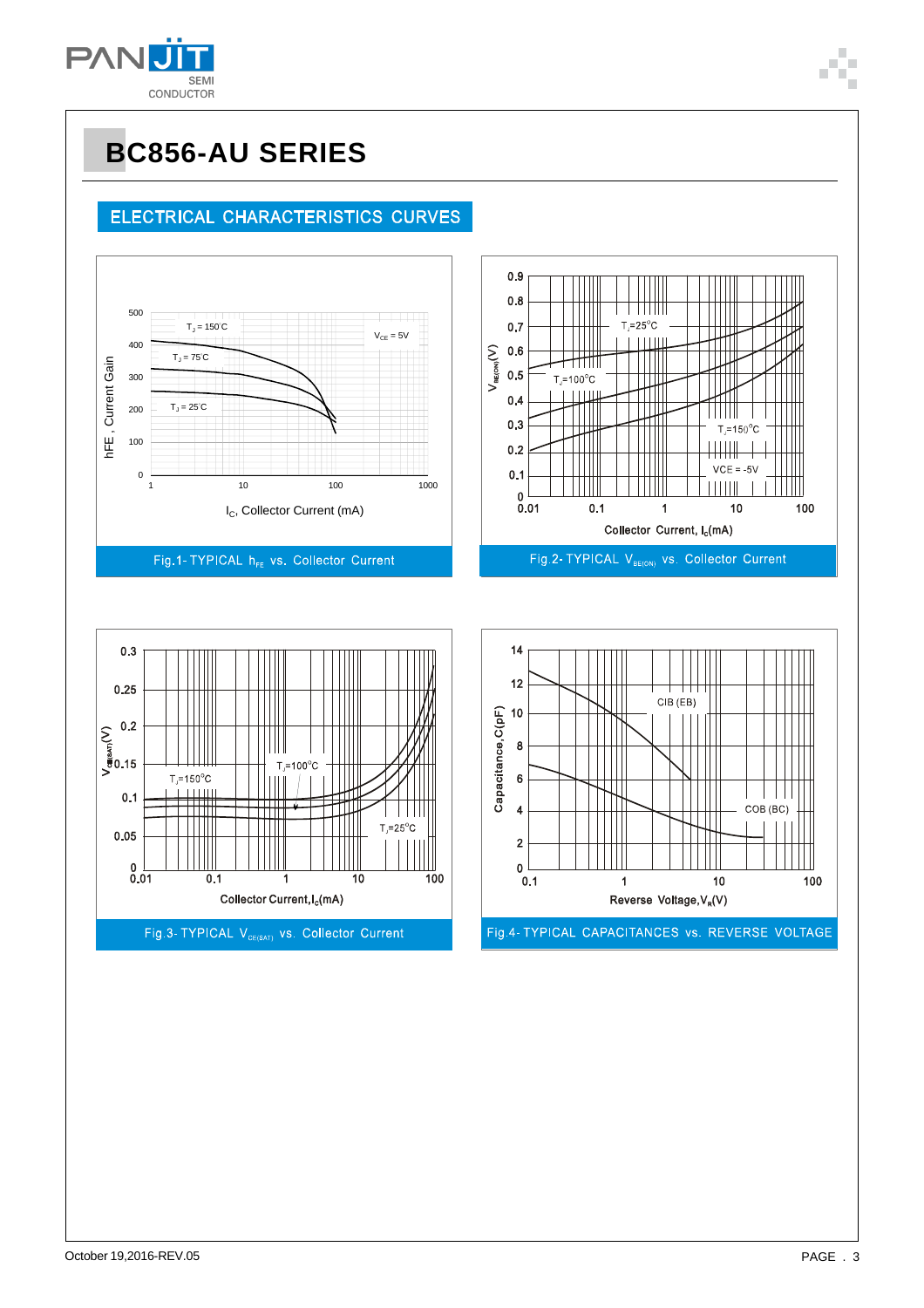

#### **PART NO PACKING CODE VERSION**

| <b>Part No Packing Code</b> | Package Type | <b>Packing Type</b>  | <b>Marking</b> | <b>Version</b> |
|-----------------------------|--------------|----------------------|----------------|----------------|
| BC856A-AU R1 000A1          | SOT-23       | $3K$ pcs $/7$ " reel | 56A            | Halogen free   |
| BC856A-AU_R2_000A1          | SOT-23       | 12K pcs / 13" reel   | 56A            | Halogen free   |

#### **MOUNTING PAD LAYOUT**